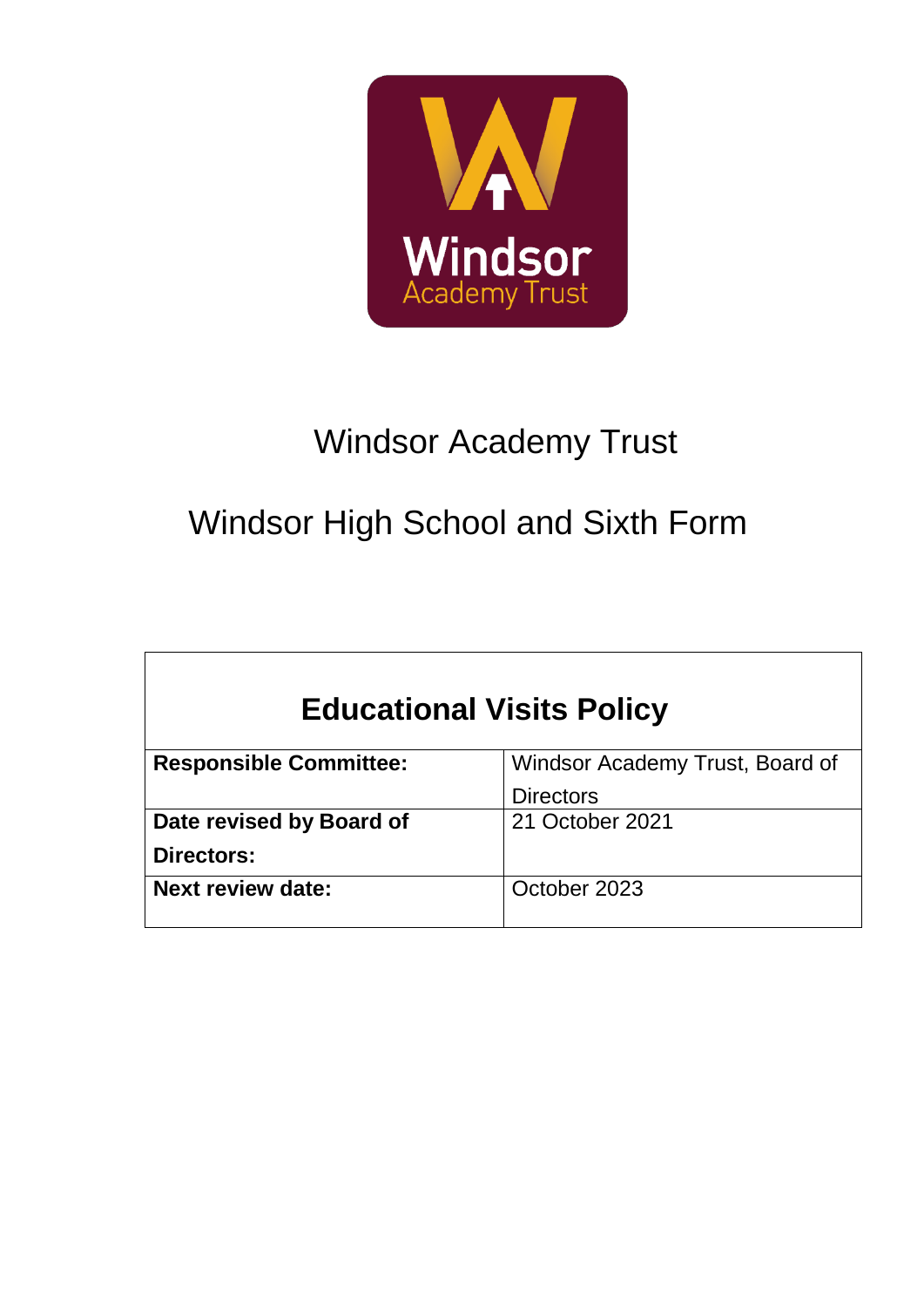### **Educational Visits Policy Statement**

#### **1. Introduction**

- 1.1 Windsor Academy Trust (WAT) is committed to child protection and safeguarding, protecting the health, safety and welfare of all its pupils/students in all of its activities. Educational visits are activities arranged by or on behalf of the academies, and which take place outside the academy grounds. WAT considers that off-site activities can supplement and enrich the curriculum by providing different experience. All off-site activities must serve an educational purpose, enhancing and enriching our pupils/student's learning experiences. Visits will usually take place within the academy day, but not exclusively.
- 1.2 It is our policy to embrace diversity and to promote inclusiveness so that all children/young people can where eligible, participate in educational visits. We may seek guidance from parents/carers to help us adapt our programme, and we will make any reasonable adjustments to our itineraries to include a child/young person with disabilities.
- **1.3** WAT is committed to supporting off-site visits and activities aimed at:
	- **Enhancing the curricular and recreational opportunities** for our pupils/students.
	- **Providing a wider range of experiences** that could not be provided on the academy site alone.
	- **Promoting the independence of our pupils/students as learners** to enable them to experience new learning environments.
	- **Promoting inclusiveness across all years groups** in participating in short excursions and longer residential visits.
	- **Enabling our pupils/students to grow and develop,** supporting their progress in both life skills and knowledge of the curriculum.
- 1.4 The range of visits and activities may vary between our primary and secondary academies and may include, but are not limited to:
	- Sporting fixtures involving travel to another school or venue.
	- Visits to local amenities (sacred spaces, towns and villages).
	- Day visits within the UK.
	- Residential visits within the UK.
	- Overseas visits including exchange visits.
	- Adventurous activities including the Duke of Edinburgh Award.

#### **1.5 WAT will ensure that its employees are provided with:**

- Appropriate guidance relating to educational visits and Council for Learning Outside the Classroom (LOtC) activity.
- Access to training to support guidance.
- Suitable systems, processes and procedures to ensure that staff are suitably trained and are kept up to date.
- Access to advice, support and further training from appointed advisers that have proven experience and professional understanding of the guidance, the training and expectations set by current good practice.

#### **2. Purpose**

2.1 In this policy document we seek to establish a clear and coherent structure for the planning, delivery and evaluation of our off-site visits, and to ensure that any risks are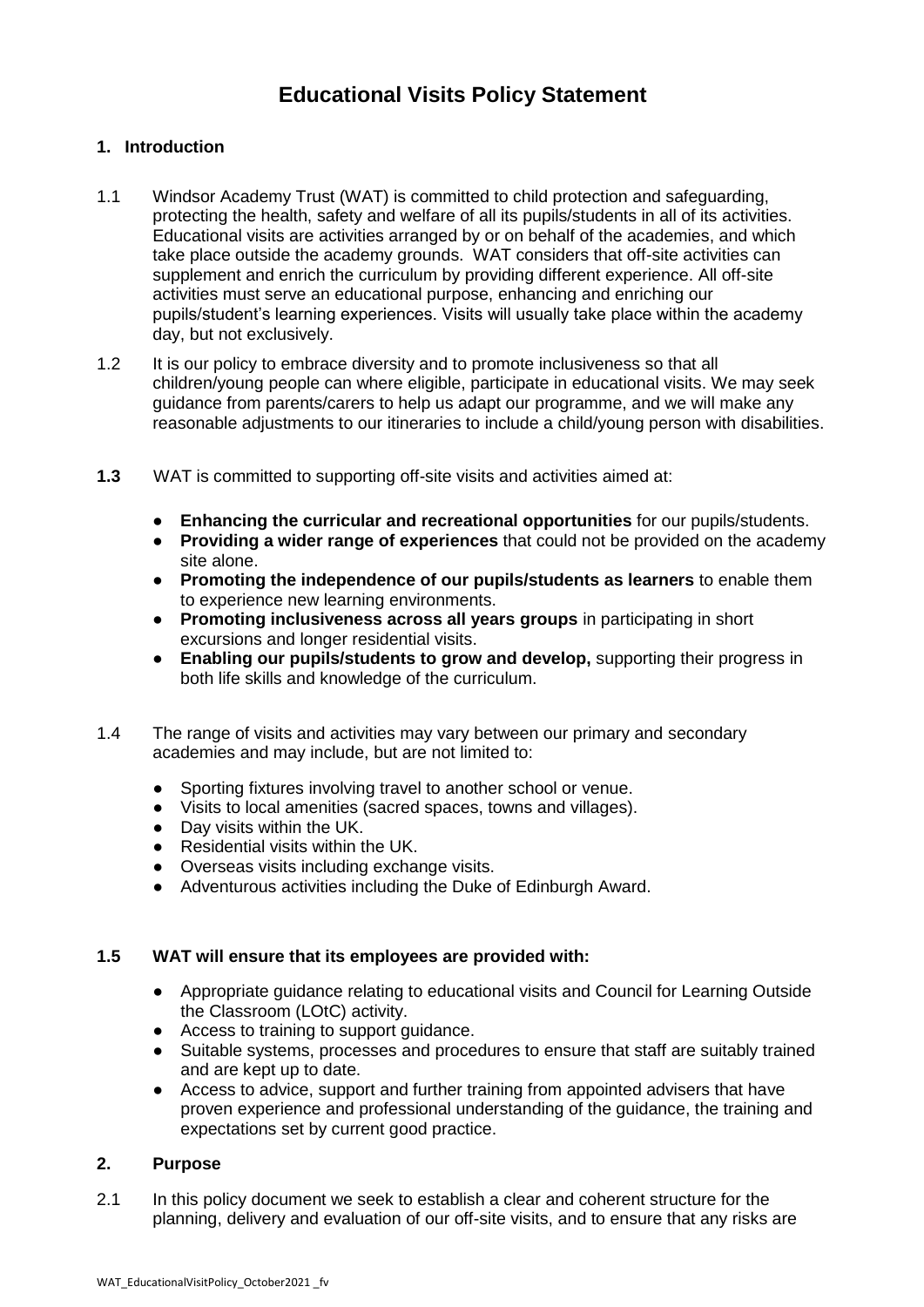managed and kept to a minimum in protecting the health, safety and wellbeing of all pupils/students at all times.

#### **3. Approach**

- 3.1 WAT has formally adopted the Outdoor Education Advisers' Panel's (OEAP's) 'National Guidance' as its own Employer Guidance and is the principal source of guidance and information regarding practice for educational and offsite visits. It is a legal expectation that all employees work within the requirements of their employer guidance; therefore employees must follow the requirements of this policy in conjunction with the OEAP National Guidance. This guidance can be found on the following website: **[http://oeapng.info](http://oeapng.info/)**
- 3.2 Where there may be variance of policy/practice between National Guidance and this policy clarity should be sought from the Headteacher or a designated Educational Visits Coordinator (EVC).
- 3.3 This policy and OEAP National Guidance is applicable to all employees whose work involves:
	- Direct supervision of pupils/students undertaking experiences beyond the boundary of their normal operational base.
	- Direct supervision of pupils/students undertaking experiences that fall within the remit of Learning Outside the Classroom (LOtC).
	- Facilitating experiences for pupil/students undertaking experiences beyond the boundary of their normal base.
	- Deploying staff who will supervise or facilitate experiences for pupils/students undertaking experiences beyond the boundary of their normal operational base.

### **The flow diagram below illustrates the lines of responsibility and liability**

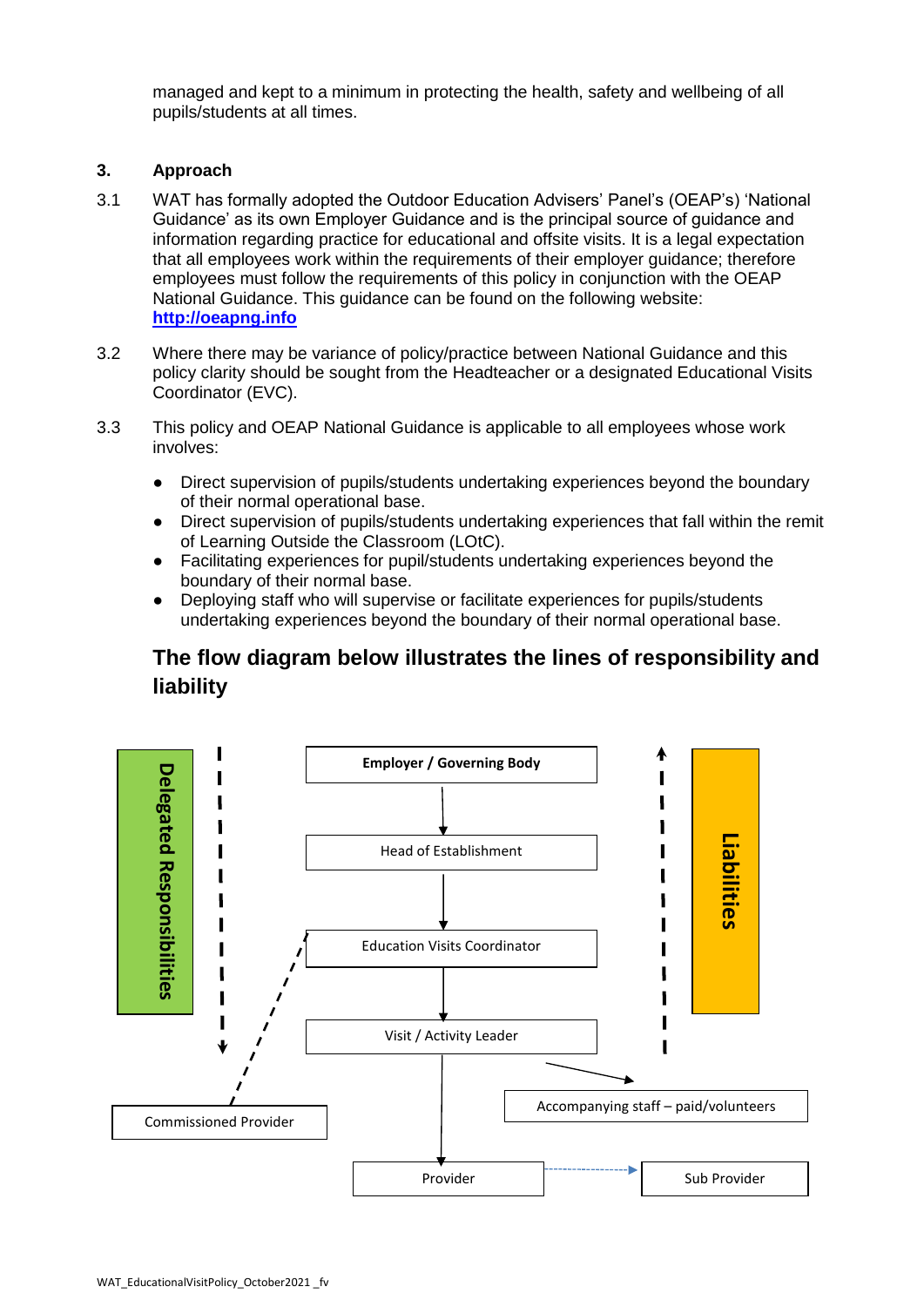3.4 Where an employee commissions a LOtC activity they must ensure that such commissioned agents have systems and procedures in place where standards are not less than those required by the employer and/or OEAP National Guidance.

#### **4. Governance**

- 4.1 The Headteacher will have an overview of all educational visits and make suitable arrangements for authorisation of these. The Headteacher will provide the Local Advisory Body (LAB) with an overview of educational visits and activity. The LAB will approve all visits abroad.
- 4.2 The WAT executive must be notified of the full details of all overseas or high risk adventurous educational visits for prior approval at least one month before the visit is due to commence.
- 4.3 The notification and approval process is as follows:

**Category A (Defaulted if using eVisits)** – Simple low risk 'everyday' activity (usually within the school day). Requested information to the EVC (normally no later than 6 weeks prior to the visit). These visits will normally be checked / approved by the Educations Visit Coordinator (EVC)/Headteacher.

**Category B (Default or Overnight if using eVisits)** – Medium risk activities. Requested information to the EVC (normally no later than 8 weeks prior to the visit). These visits will normally be checked / approved by the EVC/Headteacher and if appropriate by the Outdoor Education Adviser.

**Category C (Adventure or Abroad eVisits)** – Higher risk activities. Requested information to the EVC (normally no later than 6 months prior to the visit). These visits will be checked / approved by the EVC / Headteacher / Outdoor Education Adviser.

4.4 This procedure may be facilitated by a suitable electronic system.

#### **5. Education Visits Coordinator**

- 5.1 A competent appointed group leader will be responsible for running the activity. This will normally be a teacher or employee of the academy.
- 5.2 The academy's EVC will support the planning and management of all off-site visits as required. The duties and role of the Headteacher and the EVC should be considered in conjunction with WAT's Health and Safety Policy and procedures
- 5.3 The EVC is responsible to the Headteacher for ensuring that:
	- There is careful planning and preparation of the trip to include a suitable and sufficient assessment of the risks and benefits of all activities.
	- The academy procedures for educational visits are implemented and adhered to.
	- All academy visits comply with all regulations in every respect.
	- Off-site activities are properly supervised, and that the pupils' health, safety and wellbeing are paramount.
	- The competency of all supervising staff and volunteers is checked.
	- Staff involved in educational visits are fully aware of their responsibilities regarding the off-site policy and have access to it.
	- Risk assessments (as appropriate) are completed by the visit leader well in advance
	- support is provided to the Headteacher and the LAB in their decisions regarding approval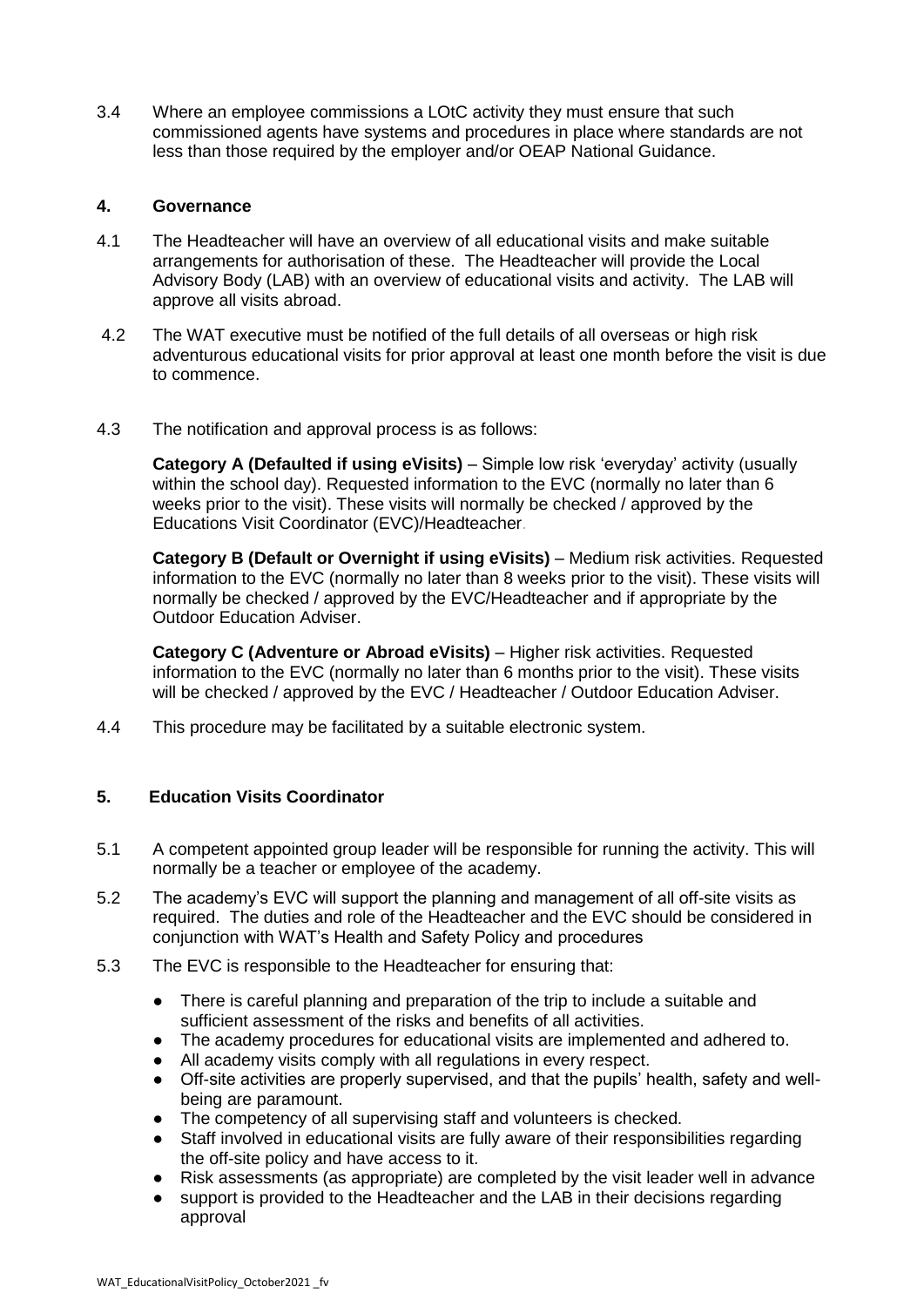- Related staff training is organised.
- All accompanying adults, including private car drivers, have had satisfactory disclosure and barring checks
- Records of visits are kept in accordance with the WAT Information and Records Retention Policy and statutory and legislative requirements to ensure compliance There is access to suitable generic assessments of the risks (for example roadcrossing) where there are frequent/regular visits to local venues (for example a swimming facility).

#### **6. Responsibilities of Staff**

- 6.1 Staff arranging or otherwise involved in educational visits/off-site activities must familiarise themselves with this policy and the regulations, advice and procedures available through OEAP National Guidance **[http://oeapng.info.](http://oeapng.info/)**
- 6.2 Where staff are proposing to arrange an off-site activity, they must seek and obtain prior written approval which should be retained/recorded and a comprehensive visit plan should be provided by the member of staff to allow an informed decision to be made.
- 6.3 For academies using the eVisits system, this system contains details of providers who hold the Council for Learning Outside the Classroom Quality Badge. These providers do not require safety or quality checks.

#### Risk Assessments

- 6.4 Staff planning an off-site activity should, where possible, make a preliminary visit to the venue, in order to carry out an on-site risk assessment. It is important to take into account the probable weather conditions at the time of year proposed for the trip, and the visit leader should take careful account of the facilities available, with due regard to the proposed size of the group. They should also assess the site's suitability with regard to the age and any particular needs of the pupils/students. They will also consider the venue's own approach to security and to health and safety. Venues providing their own staff led activities or organising events will have their own risk assessments in place for particular sessions, and these assessments may be adopted if it is impractical for the group leader to experience the activity beforehand, or if she/he lacks the skills required to make informed judgements about the risks it may involve. The EVC/Headteacher will not give approval for the visit unless satisfied with the venue, its staff and their risk management procedures.
- 6.5 A risk assessment must also cover transport to and from the venue.
- 6.6 A copy of the completed risk assessment must retained/uploaded on the recording system and sent to the EVC. All adults supervising on the visit should also receive a copy of the completed risk assessment.
- 6.7 It is important to assess and record any significant health, safety or security issues that are identified during the preliminary assessment. Any such issues will be taken into account when the final decision is taken on whether the visit should proceed, and the visit plan must state both the extent of any risks involved, and the measures that will be taken to reduce or eliminate them. The cost of any preliminary visits will be met by the academy, and should be built into the overall financial arrangements for the visit itself.

#### **7. Effective Supervision**

- 7.1 Effective supervision should be determined by consideration of the following:
	- Age of pupils/students in the group.
	- Gender issues.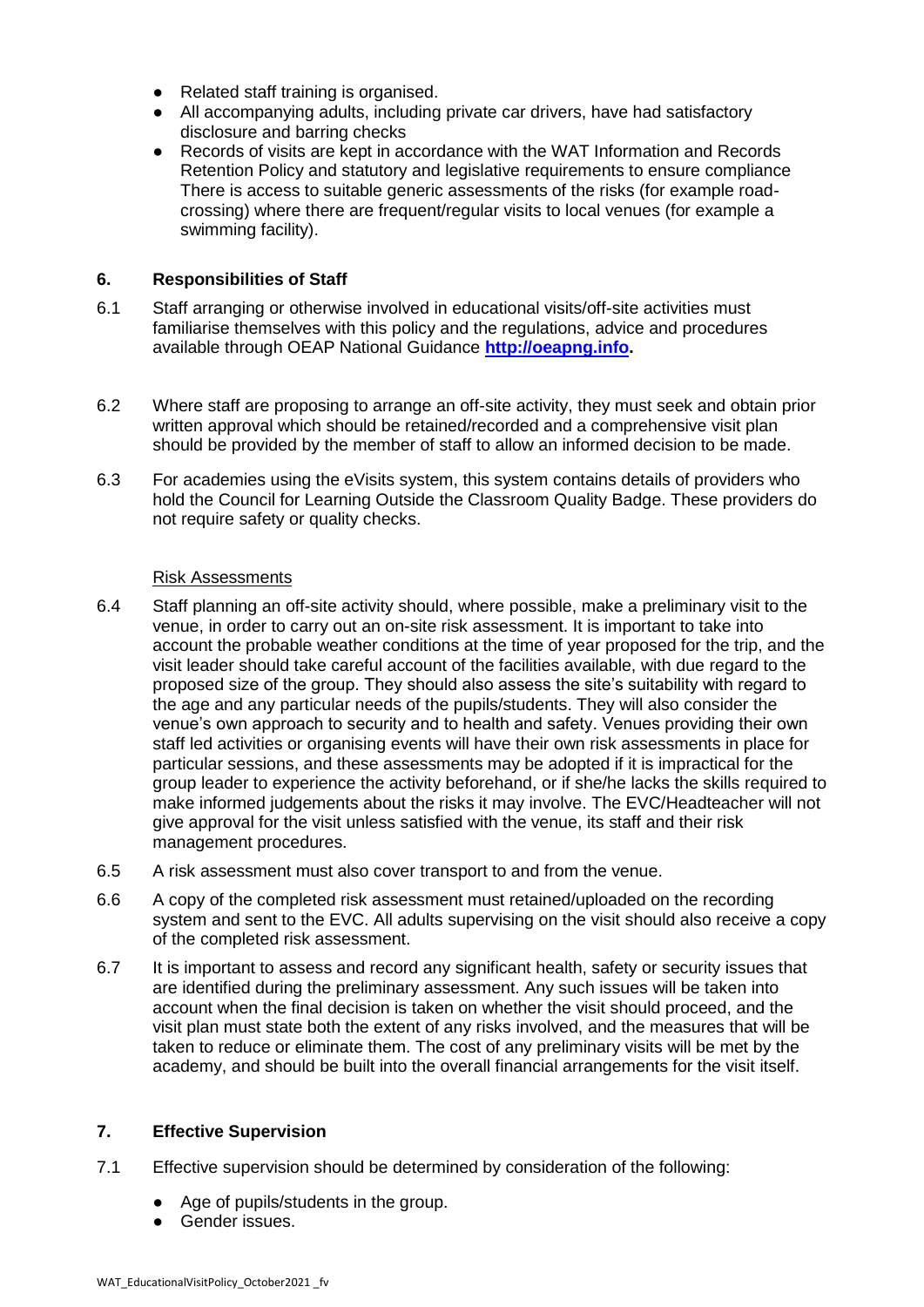- Ability of group including special or differing needs.
- Nature and location of the activity.
- Staff experience/competence.
- 7.2 An activity should have sufficient adults taking part. to provide effective supervision. The following minimum ratios are indicative and will be dependent upon the outcome of the risk assessment relating to the activity. There are no statutory requirements, except for the Early Years Foundations Stage (EYFS) but the following ratios should be considered:.
	- 1 adult to 6 pupils in Years 1 to 3.
	- 1 adult to between 10 and 15 pupils in Years 4 to 6.
	- 1 adult for every 15-20 students in Year 7 onwards
	- 2 adults for visits abroad
	- School led/delivered activities e.g. The Duke of Edinburgh Award (Outdoor)
	- National Governing Body or Duke of Edinburgh Award requirements should be followed
- 7.3 The EYFS Statutory Framework sets out legal minimum ratios for all providers working with children aged up to five. The appropriate ratio during an outing is always likely to be higher than the legal minimum as with other age groups, this should be determined by the risk assessment, which should be reviewed before each outing.
- 7.4 In some cases there may be only one leader on a visit or on a particular activity during a visit . If this is the case students (or any adult helpers) should be competent to manage in the event of the leader being taken ill or injured and should, as a minimum, know what to do to contact the establishment and get support.
- 7.5 A useful framework for assessing requirements for ratios and effective supervision is **STAGED**:
	- **St**affing requirements Trained? Experienced? Competent? Ratios?
	- Timing When? For how lona?
	- **A**ctivity characteristics Specialist? Insurance Issues? Licensable?
	- **G**roup characteristics Prior Experience? Ability? Behaviour? Special and medical needs?
	- **E**nvironmental conditions Like Last time? Impact of weather? Water levels?
	- **D**istance from support mechanisms in place at the home base. Transport? Residential?
- 7.6 **Please note**: These are **minimum** requirements, and may **not** provide adequate supervision in all cases. Please remember that third party provider 'free staff place' ratios may not reflect those shown above.

#### **8. Staff Competence Requirements**

- 8.1 Education Visits Coordinators:
	- There will be at least one nominated senior member of staff to act in the capacity of EVC.
	- The EVC will undertake formal OEAP revalidation on a minimum 3 year cycle
	- EVCs should be specifically competent, ideally with practical experience in leading and managing a range of visits.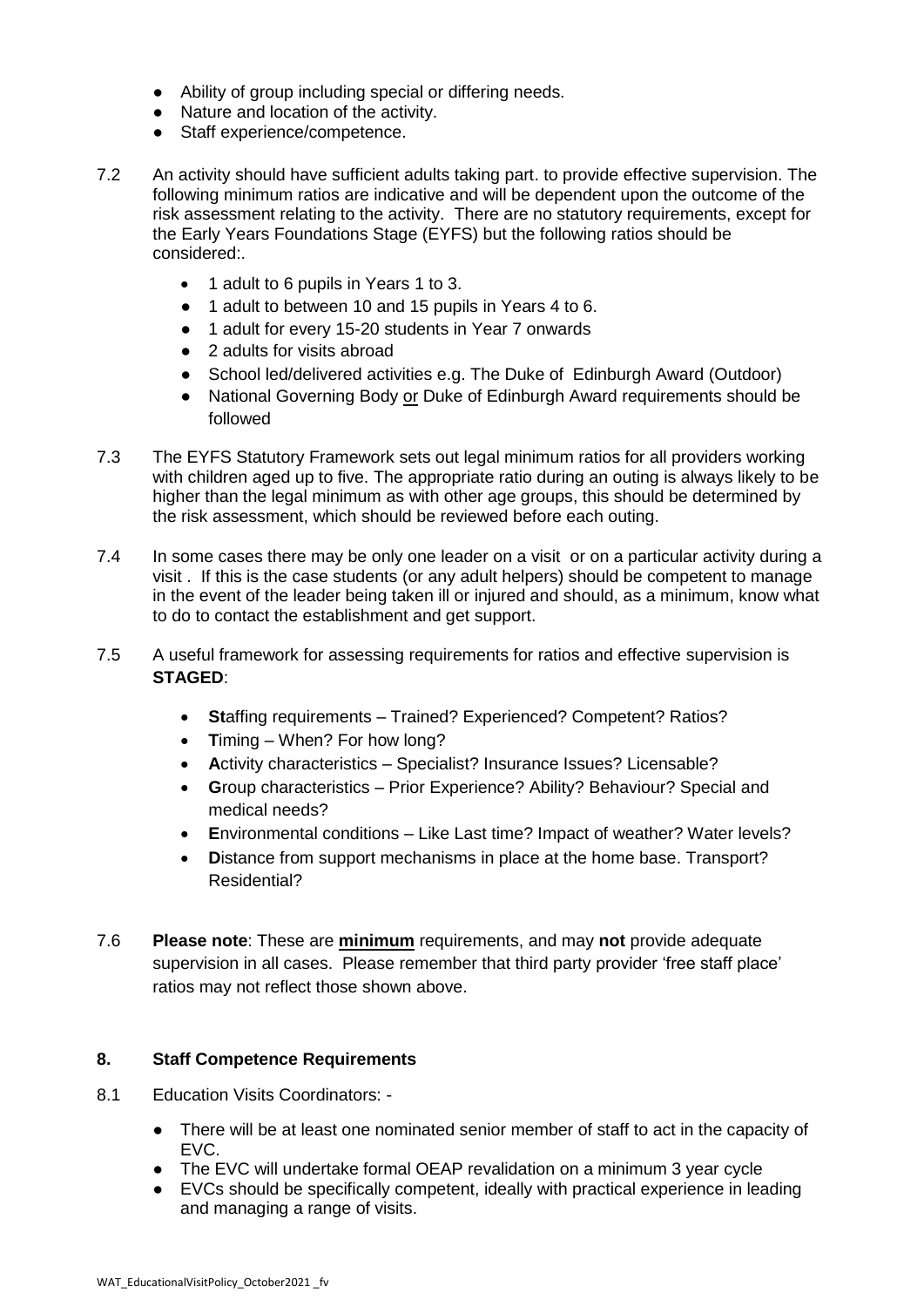- 8.2 Visit Leaders:
	- Leaders should be current in their knowledge and expectations regarding good and safe practice.
	- It is recognised as good practice for newly qualified staff or staff involved with higher risk activities to attend recognised OEAP Visit Leader Training for which there is no current requirement to revalidate.
- 8.3 The EVC will support the Headteacher in ensuring that competent staff are assigned to lead and accompany visits.

#### **9. First Aid**

- 9.1 Before undertaking a visit the Visit Leader should assess the level of first aid cover required. Whilst there is no statutory requirement for qualified first-aiders all staff should have a good working knowledge of first aid and ensure that a first aid kit is available. They should also be familiar with how to contact the emergency services.
- 9.2 The minimum first aid provision for a visit is:
	- A suitably stocked first aid kit.
	- Person/persons appointed to be in charge of first aid arrangements.
- 9.3 Other considerations when considering first aid include:
	- Numbers in the party and the nature of the activity
	- Likely injuries and how effective first aid would be
	- Duty of Care requirements
	- Distance to the nearest hospital
	- Venue/providers first aid availability
	- All minibuses are required by law to carry a first aid kit

#### **10. Disclosure and Barring Service (DBS) Checks**

- 10.1 Employees and volunteers who work are working in Regulated Activity either with young people or carrying out certain activities for adults, must undergo an enhanced DBS check as part of their recruitment process. With specific reference to LOtC activities and Offsite Visits, Regulated Activity for Children is defined as any adult (staff or volunteer) carrying out **unsupervised** activities **at least once a week, 4 or more days, or once overnight**  (between 2am and 6am) **in a 30 day period.**
- 10.2 For the purposes of this guidance, "activities" are to: teach, train, instruct, care for or supervise children, provide advice/guidance on well-being, provide relevant personal care, e.g. washing or dressing, or drive a vehicle only for children.
- 10.3 Volunteers used on a temporary or occasional basis or supervised volunteers no longer fall within the scope of regulated activity and are not entitled to an enhanced DBS with barred list check, although the academy can still carry out an enhanced DBS without barred list check. The placement of an adult within a situation of professional trust (where young people could be vulnerable to physical or mental exploitation or grooming) should always be on the understanding that an overview based on a common sense risk-benefit assessment process has been considered.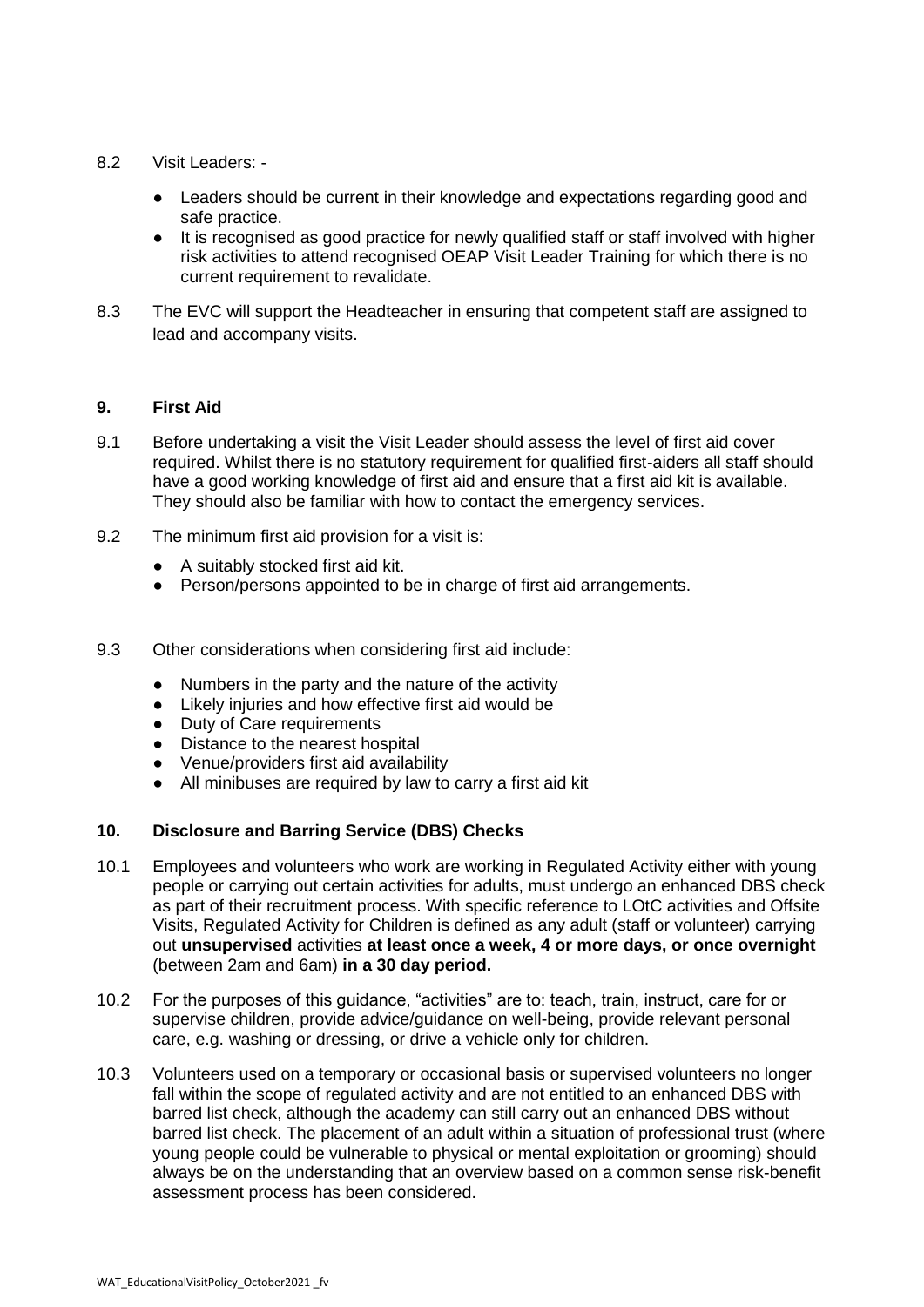- 10.4 It is normal practice that all academy staff (employees / volunteers) having access to pupils/students will be DBS and barred-list checked.
	- The use of volunteers should only be permitted by the Headteacher or EVC. Permission will be based on knowledge of the volunteers and their previous experience and training.
	- All volunteers will require a current DBS check.
	- Volunteers have responsibility to follow the instructions of the visit leader.

#### **11. Transport**

11.1 Careful consideration must be given to planning transport to support educational visits in accordance with local policy for the use of school minibuses and national guidance [http://oeapng.info.](http://oeapng.info/)Statistics demonstrate that it is much more dangerous to travel to an activity than to engage in it and therefore staff must follow statutory and good practice requirements – coaches/private cars/minibuses/public transport.

#### Minibuses

- 11.2 The driver of the vehicle cannot safely drive and supervise passengers at the same time. Therefore a risk assessment should be undertaken to ascertain the likely behaviour and individual needs of pupils/students.
- 11.3 Considerations should include
	- The length of the journey and time of day when it takes place
	- The nature of the group (age/maturity/special needs/behavioural issues) and the level of behaviour management or support they are likely to require during the journey
	- The overall workload of the driver during the day (other responsibilities and duties undertaken or planned by drivers)
- 11.4 Based on an assessment of these factors, it may be prove satisfactory to have only a driver present in the vehicle (no supervisor/s). It may also demonstrate the need for additional staff to share driving duties or to act as supervisors.
- 11.5 Any driver should have access to a mobile phone and have available school contact details in case of difficulty or emergency.
- 11.6 Where more than one minibus is being used to provide transport to the same destination vehicles should normally travel in convoy.
- 11.7 Transport arrangements will allow a seat for each member of the party. It is our policy only to use coaches fitted with seat or lap belts, and to insist that they be worn by all those participating in the visit.

#### Staff using Private Cars

- 11.8 Staff must consult the EVC / Headteacher regarding the use of their own vehicles. Should permission be granted it will be subject to the following –
	- The vehicle has tax and is roadworthy
	- The driver has business use insurance cover
	- Parents/carers have given permission
	- Child seat and seat belt laws are adhered to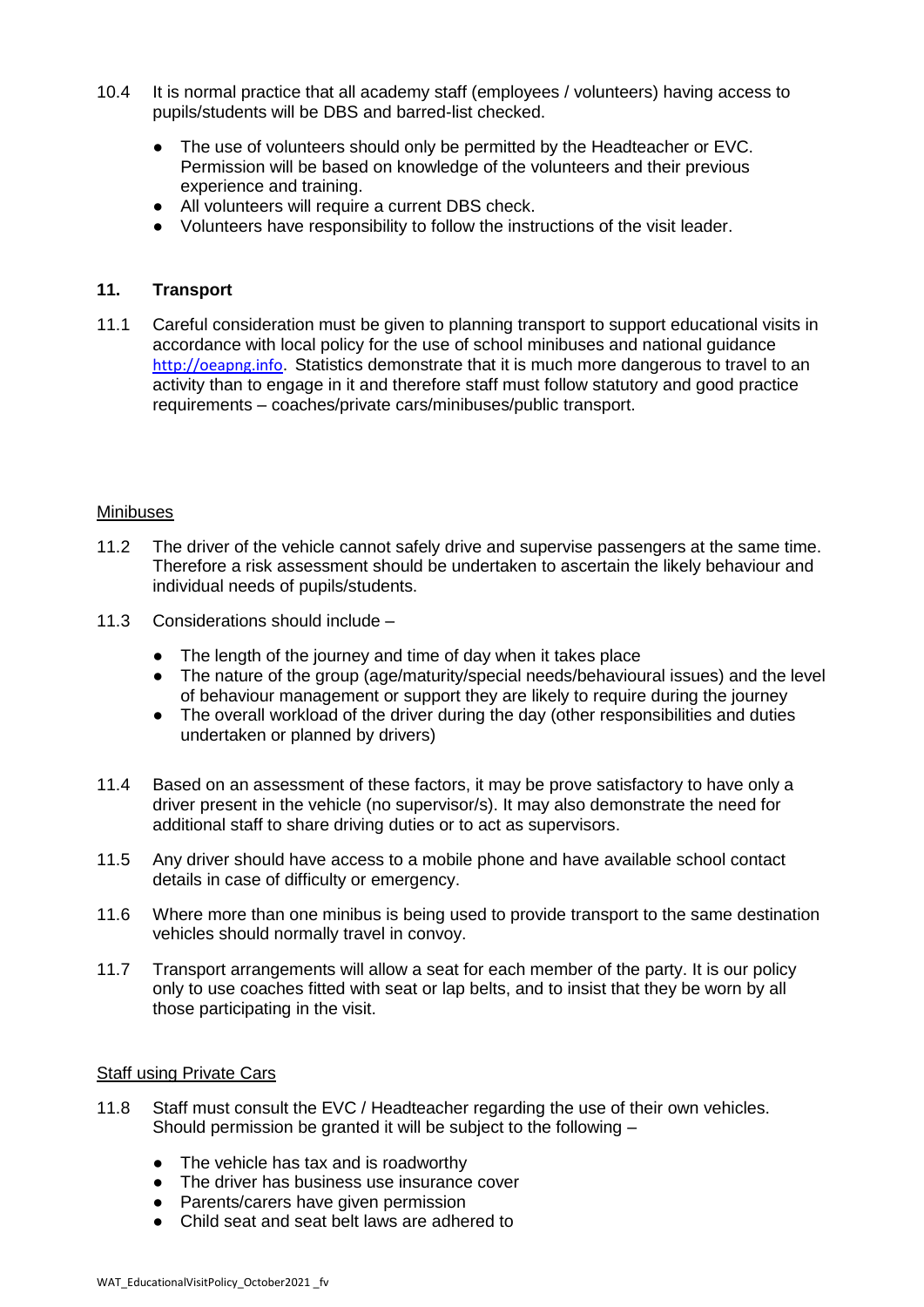- 11.9 Child and Seat Belt laws state that children in cars, vans and other goods vehicles must be carried in an appropriate child restraint from birth until either they are 135cm (4'5") tall or 12 years old, whichever comes first. There are very few exceptions (the rear of minibuses being one). They must then use a seat belt (although it would be preferable to use a booster seat until they are 150cm (5') tall).
- 11.10 Where possible there should be 2 staff present in the vehicle and there should be male and female staff present if there are male and female students.
- 11.11 Academies may charge parents/carers if their children are transported by the school. The charge covers the expenses of the journey only; no profit is made from this.

#### **12. Charging for Visits**

- 12.1 WAT has a Charging and Remissions policy which outlines the arrangements for charging for Educational Visits.
- 12.2 The costing of off-site activities should include any of the following that apply:
	- transport
	- entrance fees
	- insurance
	- provision of any special resources or equipment
	- costs related to adult helpers
	- any refreshments the school has opted to pay for
	- Administrative costs
- 12.3 The timetable for the payment of parental contributions should allow the EVC to make a decision regarding the financial viability of the activity in reasonable time.

#### **13. Insurance**

#### Pupils/Students

- 13.1 The academy provides limited Insurance cover for pupils/students regarding delays / curtailment, personal belongings or accidental personal injury. Visit Leaders should check that the Insurance cover in place is sufficient.
- 13.2 Where the visit involves overseas travel, the government Foreign and Commonwealth Office guidance should be assessed for any travel restrictions. This is especially relevant in light of the Covid-19 pandemic as visits booked at a time where travel is not advised to a specific country is unlikely to be covered by insurers for cancellations.

#### **Staff**

- 13.3 Employer's Liability Insurance is a statutory requirement and academies must hold a policy that indemnifies it against all claims for compensation for bodily injury suffered by any person employed by it. This cover extends to persons who are acting in a voluntary capacity as assistant supervisors.
- 13.4 The academy must also hold Public Liability insurance, indemnifying it against all claims for compensation for bodily injury from persons not in its employ, as well as for the accidental loss of, or damage caused to, property. Employees (as agents of the employer) are indemnified against all such claims, as are voluntary helpers acting under the direction of the employer's staff. The indemnity covers activities such as off-site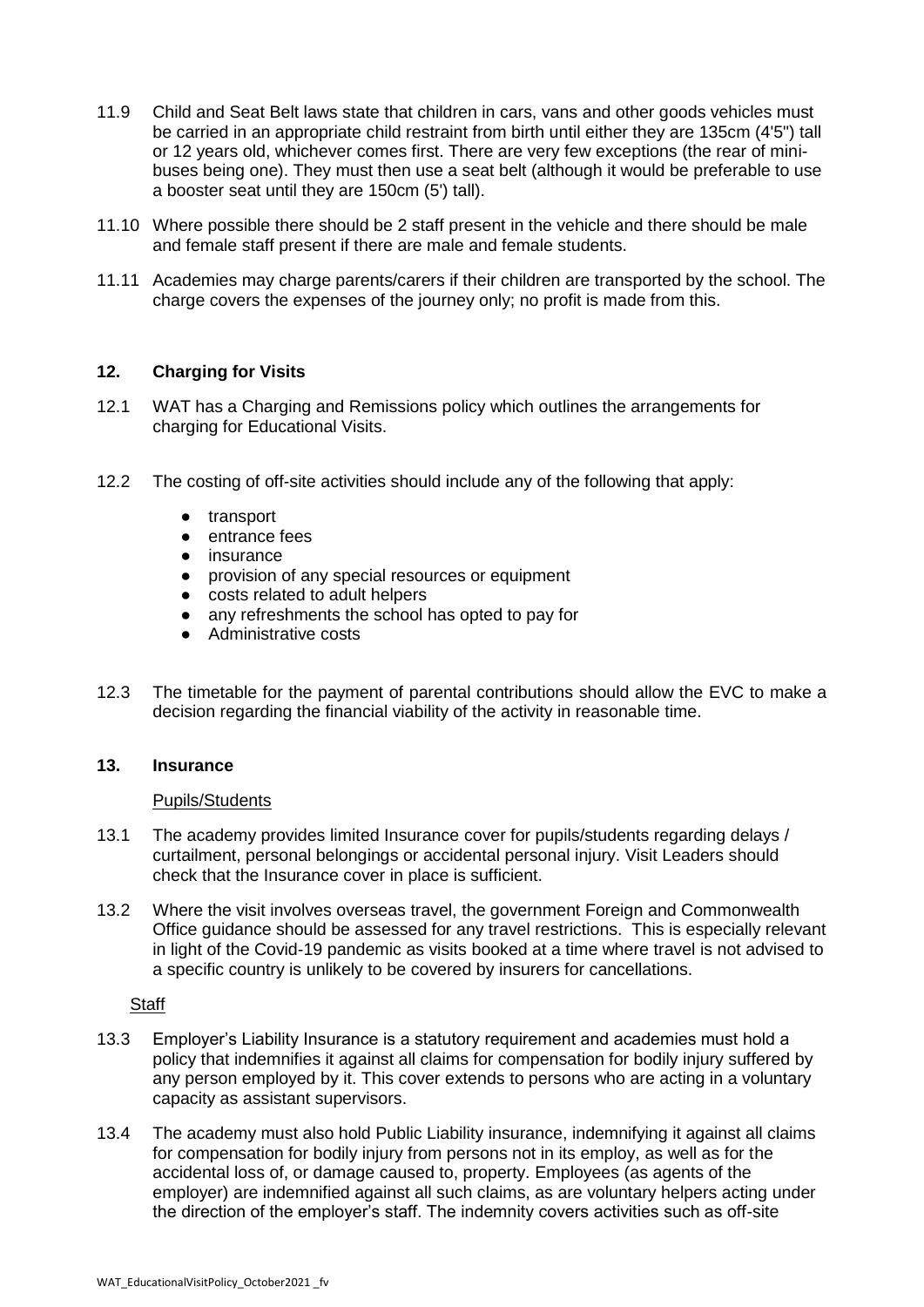activities and visits organised by all establishments and settings for which the employer is responsible.

13.5 Some level of Personal Accident Insurance is provided for all employees in the course of their employment, providing predetermined benefits in the event of an accident. Staff are advised to consider taking out additional personal accident cover privately, or obtain cover through a professional association.

#### **14. Communication with parents/carers**

- 14.1 The parents/carers of children taking part in an off-site activity should be provided with all appropriate information about the intended visit. Parents/carers must give their permission in writing before a child can be involved in any off-site activities.
- 14.2 For simple low risk everyday activities taking place within the academy day (including after school sports fixtures), a one-off permission / consent slip will be sent out to parents / carers at the start of the academic year (blanket consent).
- 14.3 For medium or higher risk activities specific consent must be sought from parents /carers.

#### **15. Emergency Planning and Critical Incident Support**

- 15.1 A critical incident is an event where any member of the group undertaking an offsite activity has:
	- Suffered a life threatening injury or fatality
	- Is at serious risk
	- Has gone missing for a significant and unacceptable period
	- Or an event which is beyond the normal coping mechanism of the Visit Leadership Team
- 15.2 The academy must provide an emergency 'base' contact number which should be carried by visit leaders at all times during an offsite activity. This should only be used in the case of a genuine emergency. .Under no circumstances should these numbers be issued to students or to their parents/carers.
- 15.3 For medium and higher risk visits parents /carers may be issued with the academy's mobile number carried by the visit leader, in case they need to speak urgently to the visit leader, accompanying staff or students.
- 15.4 The visit leader needs to ensure that they collect phones, first aid kits, emergency action plan cards and the first response emergency recording sheet before they depart on a visit or activity from the EVC administrator.

#### **16. Further Health and Safety Considerations**

- 16.1 All adults accompanying a party must be made aware, by the visit leader, of the emergency procedures which will apply. Each adult should be provided with an emergency telephone number. This will normally be the academy number, but where an activity extends beyond the normal school day the home or mobile telephone number of the designated emergency 'base' contact person should be provided.
- 16.2 Before a party leaves school the EVC administrator or academy office should be provided with a list of everyone, pupils/ students and adults, travelling with the party, together with a programme and timetable for the activity.
- 16.3 The safety of the party, and especially the pupils/students, is of paramount importance.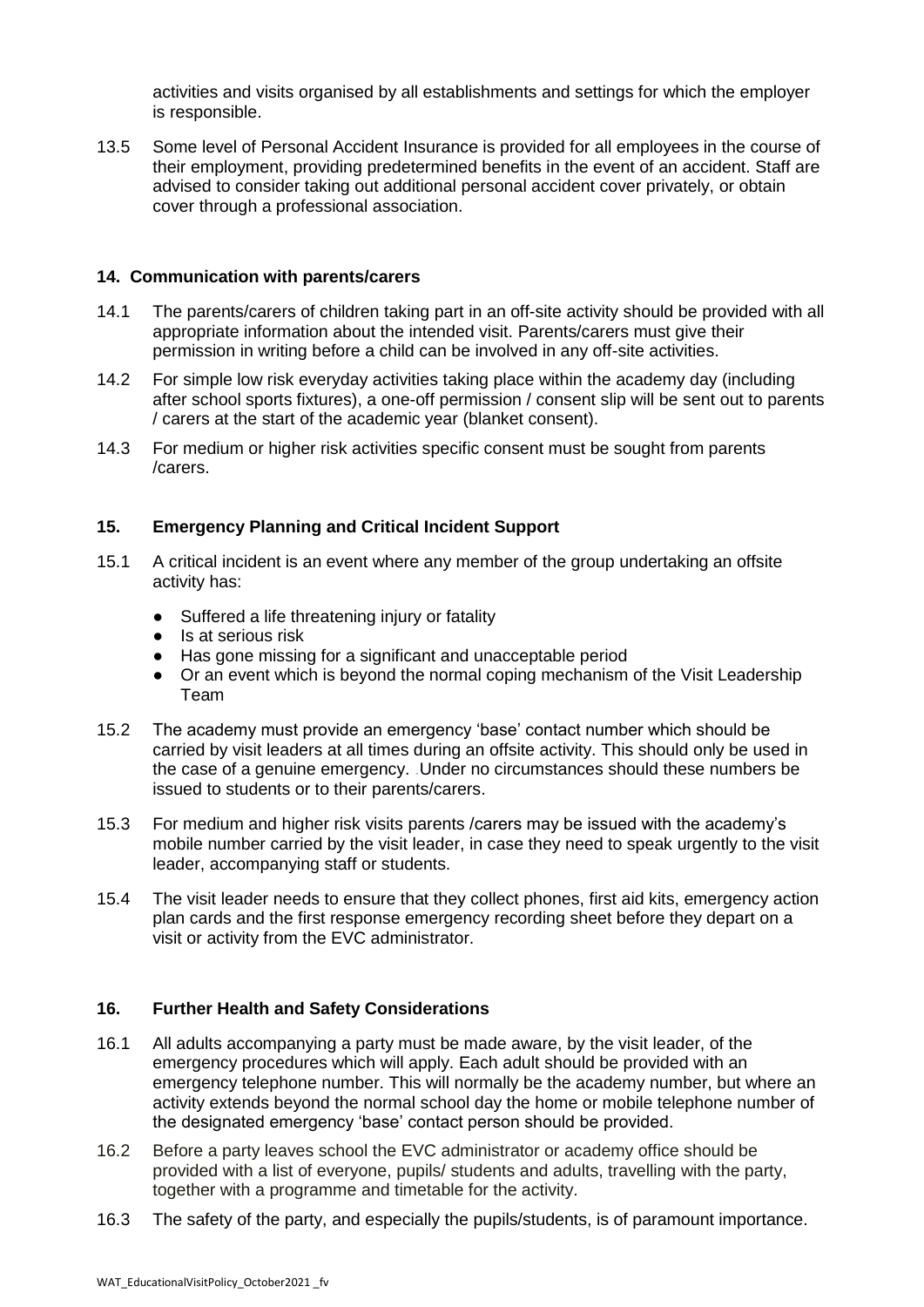During an activity the visit leader must take whatever steps are necessary to ensure that safety. This involves taking note of any information provided by medical questionnaire returns, and ensuring that pupils/students are both safe and well looked after at all times.

16.4 Prior to an activity, if it is felt that the behaviour of an individual pupil/student is likely to compromise the safety of others or the good name of the academy/Trust, the visit leader should discuss with the EVC the possibility of excluding that pupil/student from the activity.

#### **17. Visit Leaders' Planning**

17.1 Visit leaders must be familiar with the contents of this policy document and relevant information available through OEAP National Guidance. The EVC is available to provide advice or support if required.

#### **18. Visit Plan**

- 18.1 The visit plan for intended educational visits must include the following:
	- risk assessment
	- report on preliminary visit/assessment
	- applications for approval of visit
	- general information
	- names, ages, contact details, permission forms, medical records and other relevant details of all those going on the visit
	- travel schedule
	- accommodation plan (where applicable)
	- full plan of activities
	- fire precautions and evacuation procedures (where applicable)
	- intended arrangements for supervision
	- insurance arrangements for all members of the group
	- emergency contacts and procedures
	- general communications information
	- quidance for visit leaders
	- guidance for the emergency contact and Headteacher
	- medical questionnaire returns
	- first-aid boxes

#### **19. Monitoring**

19.1 The academy will periodically review arrangements, develop and share best practices and learning by ensuring that there is sample monitoring of visits and LOtC activities. Monitoring will be in keeping with the recommendations of OEAP National Guidance. Updates will be provided to the LAB and Board of directors on any matters warranting specific attention, particularly those matters that have wider implications for the Trust.

#### **20. Retention of Records**

- 20.1 The retention of documents and the circumstances in which records should be retained are outlined in the WAT Information and Records Retention Policy. Records should be kept in accordance with statutory and legal requirements. Information relating to personal data should only be retained if there is a clear need to do so.
- 20..2 Any records carried by the visit leader and accompanying staff containing personal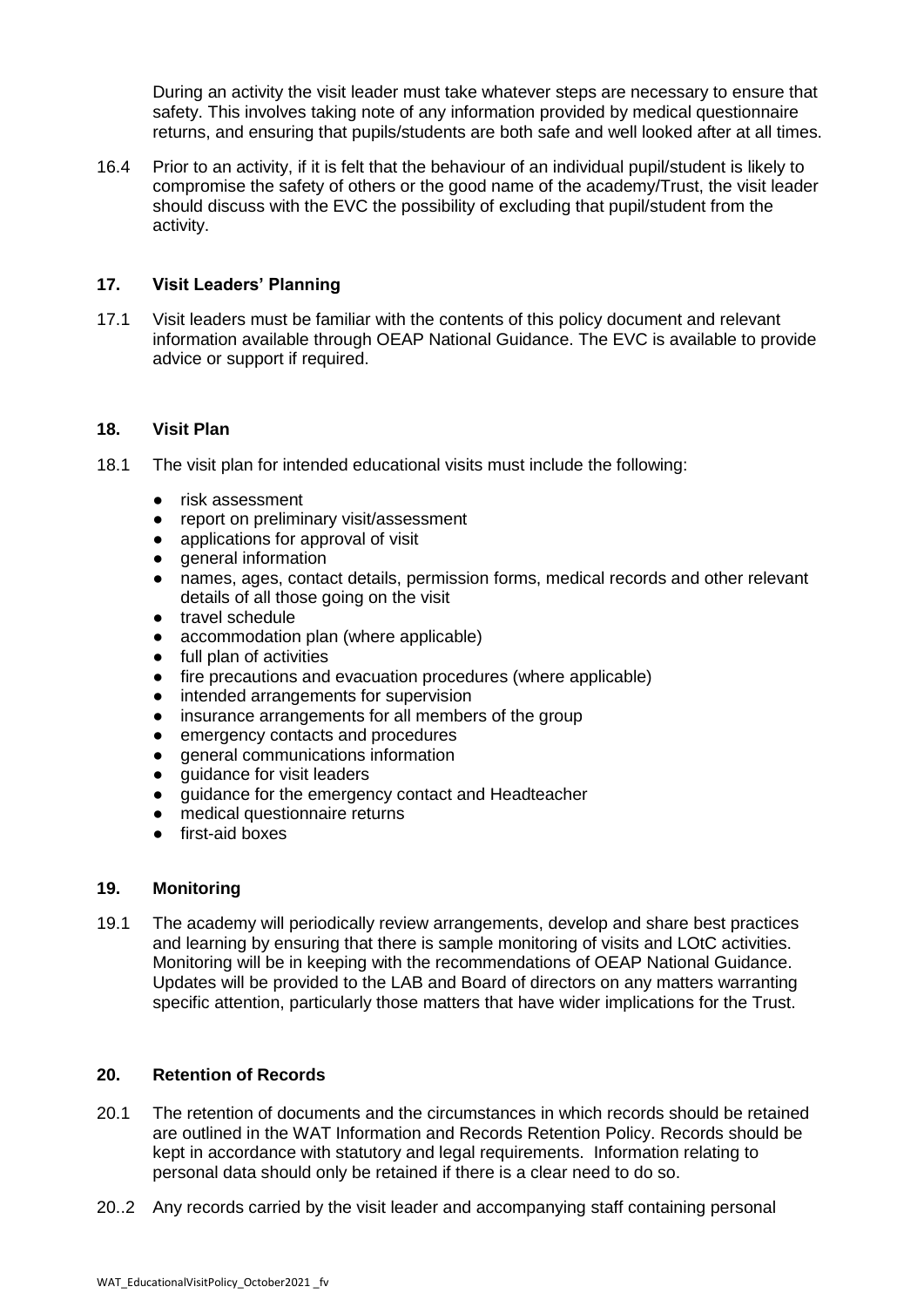information should be disposed of after the visit in accordance with WAT's Data Protection policies.

#### In the event of an accident

- 20.3 Reference should be made to WAT's Health and Safety Policy. Whenever there has been an accident or incident the academy will consider whether the nature of any accident or incident might, in the future, give rise to an insurance claim or a civil claim for damages. Where this is considered to be a possibility, or where an incident was reported to the Health and Safety Executive (HSE) under the Reporting of Injuries, Diseases and Dangerous Occurrence Regulations (RIDDOR), sufficient information regarding the visit and incident will be retained to allow for an investigation, and, if necessary, defend any actions:
	- Full details of the incident and any related report/witness statements/follow-up actions.
	- The plan for the visit (including risk management and individual care plans)
	- Names of the pupil/students and adults on the visit.
	- The programme of activities that took place on the visit.
	- A copy of the information about the visit sent to parents prior to the visit.
	- A copy of the completed parent/carer consent form(s) for anyone directly involved in the accident or incident.
- 20.4 Due to the time limits on civil claims for negligence, such records should be kept in accordance with the WAT Information and Records Retention Policy and with statutory and legal requirements.
- 20.5 Other policies and procedural documents related to this policy include:
	- Health and Safety
	- Emergency and Business Continuity policy, plans and procedures
	- Charging and Remission Policy
	- Inclusion/Equality/SEND
	- Student/Staff Behaviour
	- Child Protection and Safeguarding
	- The Duke of Edinburgh's Award
	- School Minibus
	- First Aid
	- WAT Data Protection Policies

#### **21. Local Arrangements**

21.1 In discharging this policy, each academy will develop and document their local procedures suitably customised and tailored to meet the needs of their own local circumstances. Such arrangements will be supported and informed by WAT's Health Safety Advisor and other specialist advisors. These arrangements will ensure that the commitment and intent outlined in this policy is delivered. A reference copy of the full document is to be kept in the academy premises and must be readily available.

#### **22. Communication**

22.1 This policy statement must be brought to the attention of all members of staff involved in arranging or delivering educational visits.

#### **23. Policy Review**

23.1 This policy statement and local arrangements will be reviewed regularly and as a minimum every 2 years.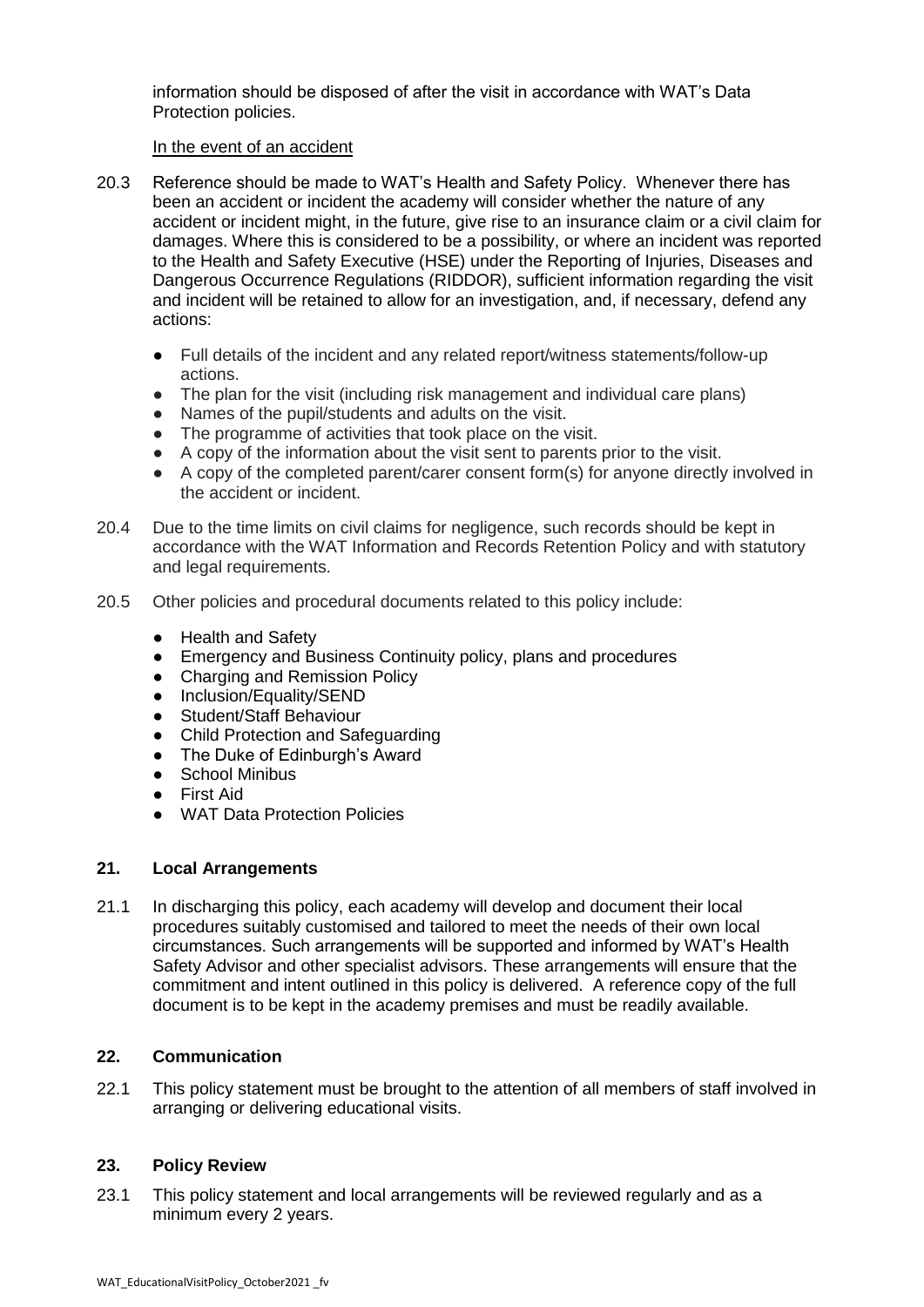# **The Duke of Edinburgh Award – Expeditions and Ventures**

#### **24. Introduction**

24.1 Due to the progressive nature of the Award programme in developing young person's confidence, resilience and ability to work as part of a team a specific operational document has been developed. The DofE operational document **MUST** be used in conjunction with this Educational Visits Policy.

#### **25. Operating Guidelines - DofE Expeditions**

- 25.1 WAT secondary academies may support students in participating in the Duke of Edinburgh's (DofE) Award Scheme Expedition at Bronze, Silver and/or Gold level. Windsor High School (WHS) is a Direct Licensed Centre (DLC) and the award is delivered 'in house' by WHS DofE Manager and staff volunteers supported by external Expedition Supervisors with relevant National Governing Body (NGB) qualifications for the appropriate Level.
- 25.2 All staff volunteering as Leaders/Expedition Supervisors/Helpers must undergo training to ensure they are capable and competent to operate at the level they assist in delivering. This training is in line with DofE Training Framework.

#### **26. Safety**

- 26.1 As a Direct Licensed Centre (DLC) the DofE Manager is responsible for the safety and well-being of participants and staff during DofE expeditions and expedition training. The DofE Manager approves Leaders/ Expedition Supervisors/Helpers and Expedition Assessors. The DofE Manager organizes necessary training for the academy staff supervising and volunteering on DofE expeditions in line with the DofE Expedition Training Framework
- 26.2 The DofE Manager will ensure suitability of expeditions, safety aspects, adequacy of training, and emergency procedures. This will be in consultation with External Technical Advisor and DofE Supervisors.
- 26.3 The DofE Manager must be satisfied that participants are capable of undertaking the planned expedition, and the necessary Risk Assessments are in place.
- 26.4 Expedition Supervisors must also accept responsibility for the safety and welfare of participants on behalf of the DofE Manager.
- 26.5 Once deployed on expeditions, including training, the DofE Supervisors will be responsible for dynamic risk assessments made during the expeditions and will accept responsibility for the safety and welfare of all during the expeditions. This person will be identified to all staff.

#### **27. Supervisor Qualifications**

27.1 To facilitate expeditions the academy should ensure those staff members who have not undertaken a NGB qualifications are safe and suitably experienced to supervise expeditions with training delivered by suitably (NGB) Qualified Instructors, or Instructors that have been approved by the DofE Manager as having the necessary skills and experience to deliver aspects of training.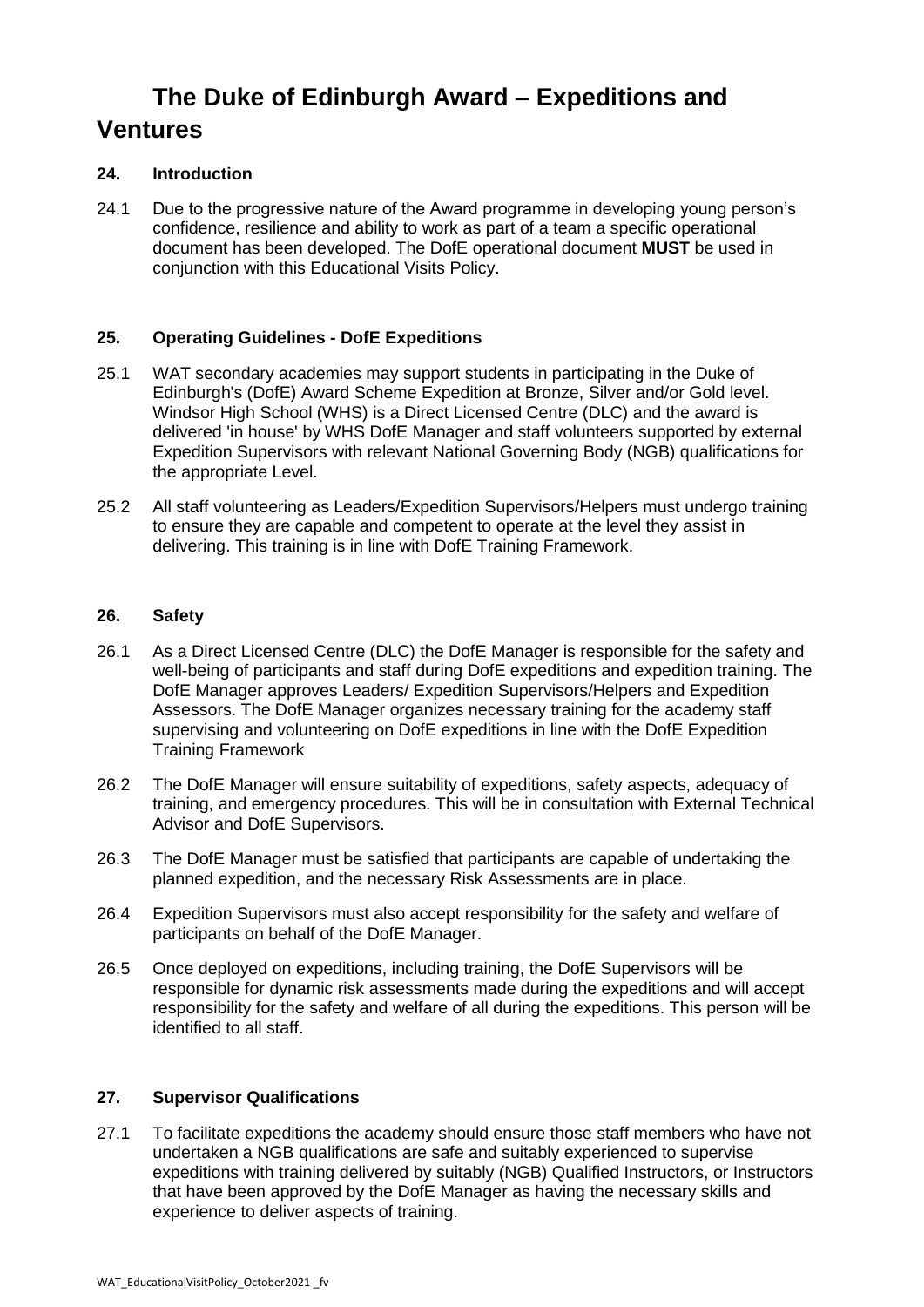- 27.2 This does not replace NGB qualifications WAT believes that the best way of proving competence is by undertaking National Governing Body Qualifications (NGB) such as Basic Expedition Leader (BEL), Lowland Leader (LL), Hill and Moorland Leader (H&ML), and Mountain Leader (ML).
- 27.3 The leader's qualifications need to be matched to the terrain in which the expedition teams will be working and for simplicity this terrain has been split into three distinct categories.

| <b>Terrain</b>                                                                                                                                                                                                            | <b>Description of Terrain</b>                                                                                                        | <b>NGB</b><br>Qualification              | <b>Internal</b><br><b>Verification</b> | <b>First Aid</b><br>required          |
|---------------------------------------------------------------------------------------------------------------------------------------------------------------------------------------------------------------------------|--------------------------------------------------------------------------------------------------------------------------------------|------------------------------------------|----------------------------------------|---------------------------------------|
| Level                                                                                                                                                                                                                     |                                                                                                                                      |                                          |                                        |                                       |
| <b>Bronze</b>                                                                                                                                                                                                             | Normal rural countryside                                                                                                             | <b>Basic</b><br>Expedition<br>Leader     | Level 1                                | 8 Hour<br><b>First Aid</b><br>Course  |
|                                                                                                                                                                                                                           | Low-lying rural countryside,<br>farmland, valleys, woodland and<br>small areas of forest.                                            | (BEL)                                    |                                        |                                       |
|                                                                                                                                                                                                                           | Lowland glens and valleys from<br>which reliable access to                                                                           | Lowland<br>Leader<br>(LL)                |                                        |                                       |
| communication or external<br>assistance is feasible without<br>undue delay and without reliance<br>on any portable communications<br>device.                                                                              |                                                                                                                                      |                                          |                                        |                                       |
|                                                                                                                                                                                                                           | Gentle to moderate rolling terrain<br>with no steep slopes to negotiate.                                                             |                                          |                                        |                                       |
| Silver<br>Normal rural, open countryside or<br>forest, which is unfamiliar to the<br>participants. The environment<br>should be more demanding for<br>participants than at Bronze Level.<br>Where possible the expedition |                                                                                                                                      | Lowland<br>Leader<br>(LL)                | Level <sub>2</sub>                     | 16 Hour<br><b>First Aid</b><br>Course |
|                                                                                                                                                                                                                           | should all be in, or at least include<br>areas of open country or forest                                                             | Hill and<br>Moorland<br>Leader<br>(H&ML) |                                        |                                       |
|                                                                                                                                                                                                                           | open, uncultivated, non-<br>mountainous high or remote<br>country known variously as upland,<br>moor, bog, fell, hill or down        |                                          |                                        |                                       |
|                                                                                                                                                                                                                           | areas enclosed by well-defined<br>geographical or man-made<br>boundaries such as classified roads<br>(areas that merge with mountain |                                          |                                        |                                       |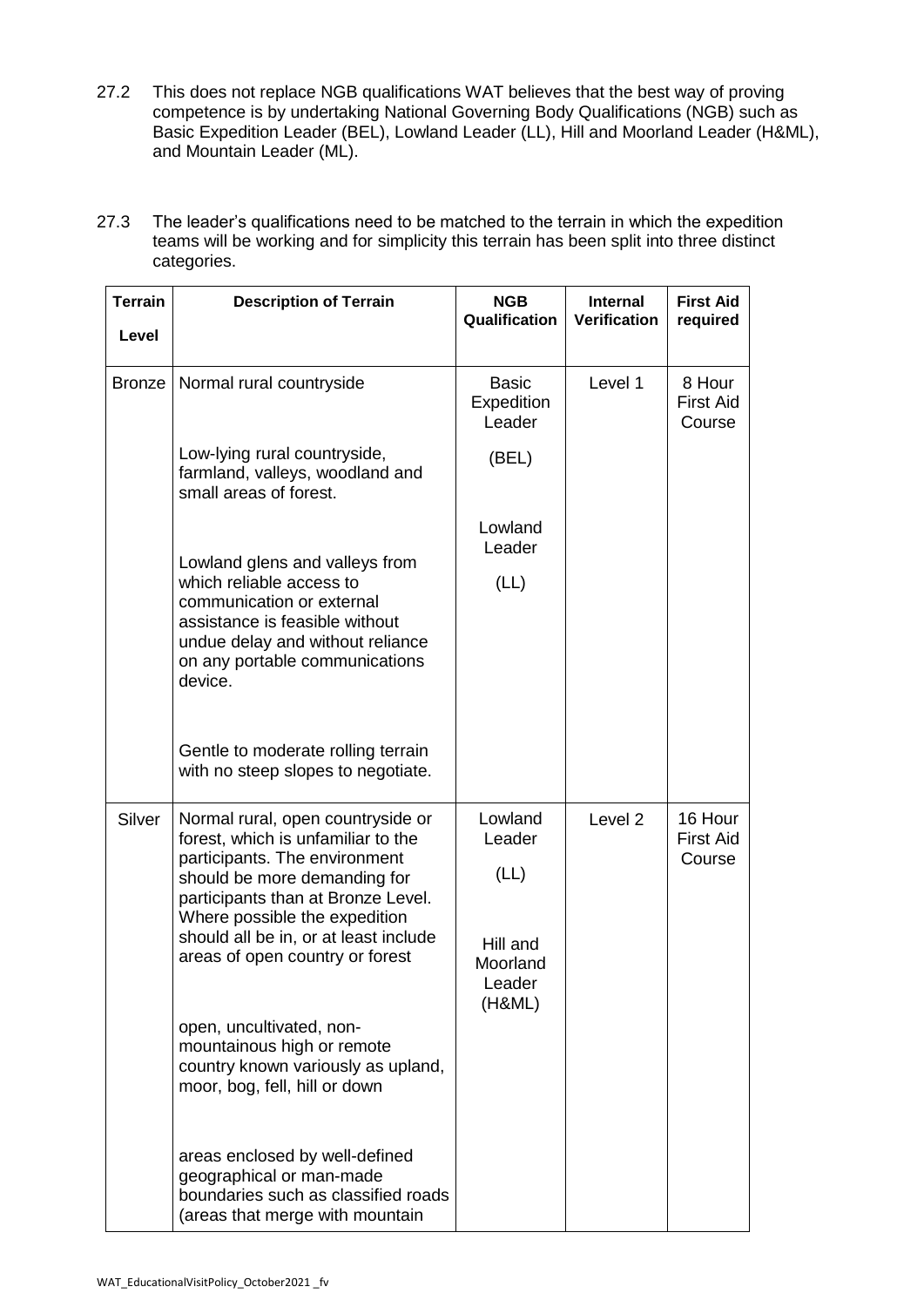|      | regions and do not have well<br>defined boundaries are excluded)                                                                                                                                                                                                                                                                                                                                                                                                              |                                                                        |         |                                |
|------|-------------------------------------------------------------------------------------------------------------------------------------------------------------------------------------------------------------------------------------------------------------------------------------------------------------------------------------------------------------------------------------------------------------------------------------------------------------------------------|------------------------------------------------------------------------|---------|--------------------------------|
|      | areas of remoteness that are easily<br>exited in a few hours, returning to a<br>refuge or an accessible road                                                                                                                                                                                                                                                                                                                                                                  |                                                                        |         |                                |
|      | areas where movement on steep or<br>rocky terrain is not required (in<br>either a planned or unplanned<br>situation)                                                                                                                                                                                                                                                                                                                                                          |                                                                        |         |                                |
| Gold | Wild Country (defined as remote<br>from habitation) which is unfamiliar<br>to participants. The environment<br>should be more demanding for<br>participants than at Silver level.<br>Remote estuaries, marshes, fens<br>and coastal areas may provide an<br>appropriate environment for an<br>expedition with the emphasis on<br>exploring rather than journeying<br>(DofE Gold expeditions should be<br>through, rather than over wild<br>country - it is about solitude not | Hill and<br>Moorland<br>Leader<br>(H&ML)<br>Mountain<br>Leader<br>(ML) | Level 3 | 16 Hour<br>First Aid<br>Course |
|      | altitude.                                                                                                                                                                                                                                                                                                                                                                                                                                                                     |                                                                        |         |                                |

#### **28. Internal Verification**

28.1 The academy Dofe Expedition Supervisor and/or DofE Manager will undertake internal verification of helpers where they do not hold National Governing Body Qualifications, this process will be limited and does not equate to an NGB. Verification will be for a limited amount of time and will need to be repeated yearly. Internal training takes place before a member of staff can assist on a DofE. The helpers are measured on the competence on the skills on the DofE training Framework. The DofE Manager and Expedition supervisor have the relevant NGB for Level 1 and 2 and have vast knowledge of the area known. At level 3 Expedition Supervisors will hold relevant NGB.

#### **29. Scope of Qualifications**

29.1 All National Governing Body Qualifications and Terrain 1, 2 and 3 listed in the matrix on page one are for operation in summer conditions only April - October

#### **30. The Delivery of Expeditions and Training**

30.1 DofE Leaders delivering Expeditions and Training must at all time follow the appropriate policies of WAT and the Guidance as laid down in the DofE Award Handbook, Programmes Pack and Expedition training framework Guide.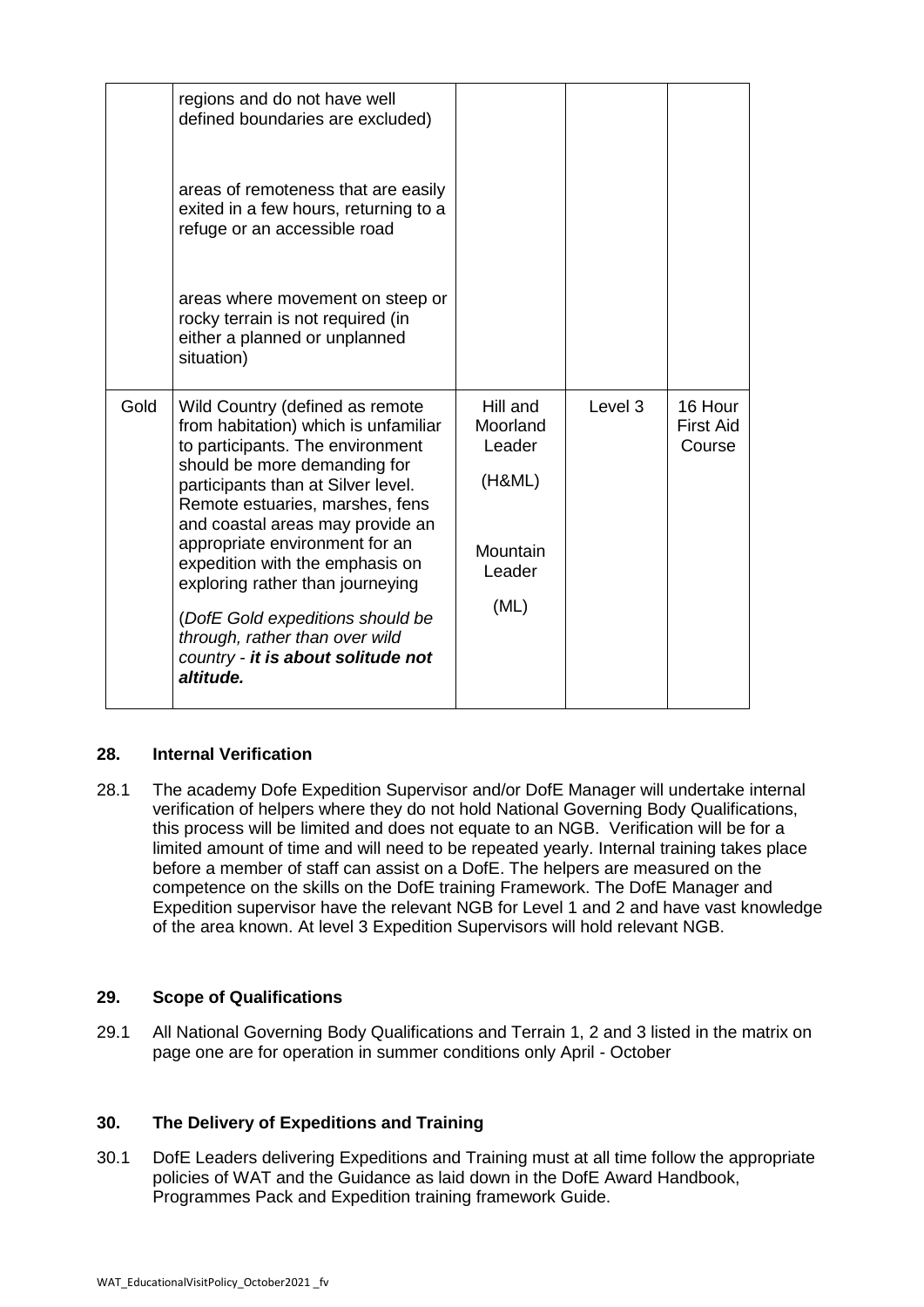#### **31. Ratios of Adults to Young People.**

- 31.1 Each DofE Expedition Group can consist of up to 7 young people these groups can be mixed gender. There can be multiple Groups out walking. The aim of the expedition is that the Group completes its expedition without support or interaction from others, including Supervisors.
- 31.2 The training format for students is generally supervised walks and training, building up to remotely supervised expedition practice.
- 31.3 DofE Groups on final practice and qualifying expeditions, should be self-sufficient, and be able deal with any incident or know what to do in the event of an emergency.
- 31.4 There must be a minimum of 2 adults with any DofE Expedition that takes place, where there are both male and female participants then it is advisable to have an adult staff member of each gender. Ratio 1:7
- 31.5 When training novice groups, a qualified Expedition Supervisor may lead up to two expedition teams with the support of one other adult providing they are within the same, contained geographical area, or in close proximity. For example, on the same route but separated in time, or on parallel routes close together, in close enough contact for the appropriately qualified leader to be able to assist if necessary. If there are sufficient assistant supervisors then an appropriately qualified Expedition Supervisor will be able to move between the two groups.
- 31.6 New staff/volunteers should shadow an experienced Expedition Supervisor until deemed competent by the designated DofE Manager/Expedition Supervisor.
- 31.7 Where more than two expedition teams go out then the ratio of staff to young people must be as follows:
	- There must be one member of staff for each independent expedition group
	- A Qualified Expedition Supervisor may supervise up to two teams with the support of another Helper
	- Helpers are there to assist with driving and pastoral care primarily

#### **32. First Aid**

- 32.1 All Supervisors/Helpers ideally would hold have a valid first aid certificate. (See Terrain Level Table) Students are trained to deal with their own First Aid issues.
- 32.2 All staff should have a good working knowledge of first aid and ensure that a first aid kit is available. They should also be familiar with how to contact the emergency services.
- 32.3 The minimum first aid provision is:
	- A suitably stocked first aid kit
	- Person/persons appointed to be in charge of first aid arrangements
- 32.4 Other considerations when considering first aid include:
	- Numbers in the party and the nature of the activity
	- Likely injuries and how effective first aid would be
	- Duty of Care requirements
	- Distance to the nearest hospital
	- All minibuses are required by law to carry a first aid kit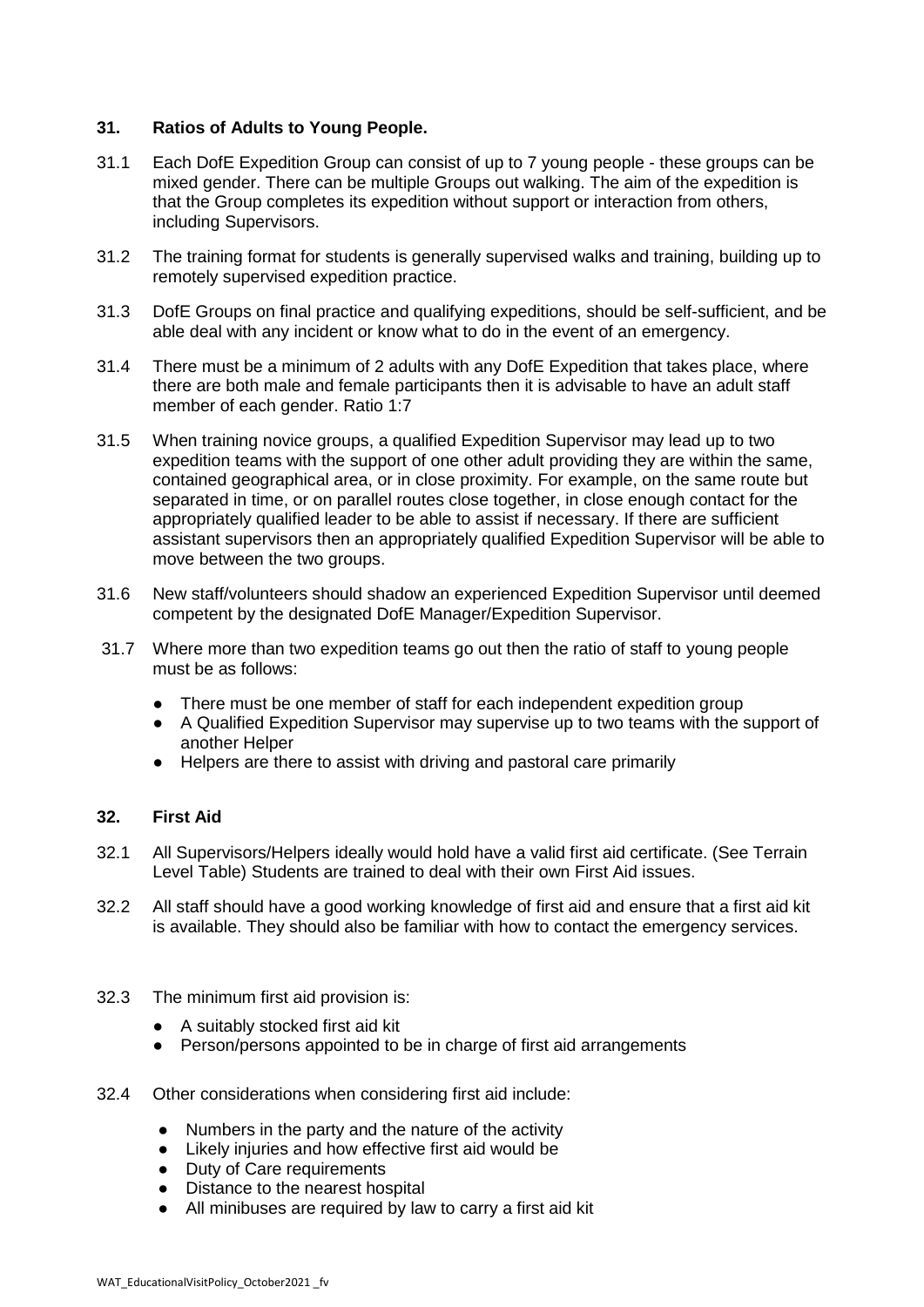#### **33. Recruitment of Volunteers/ Expedition Supervisors**

33.1 Academies will require a copy of all National Governing Body qualifications. It is WAT policy to undertake a Disclosure and Barring Service (DBS) check on all DofE Expedition Supervisors and helpers. As per EV guidelines.

#### **34. Notification of intention to run DofE Expeditions or Training**

- 34.1 All DofE Expeditions must be entered onto the recording system. In addition any DofE training that takes place away from the usual meeting place must be notified
- 34.2 Notifications must be sent in a minimum of 8 weeks prior to the activity taking place. Where an expedition is taking place in a Wild Country Area (as defined by the Duke of Edinburgh's Award) then the notification must be received at least 8 weeks before. In addition the appropriate Green form must be completed and sent to the Wild Country Panel with a copy being sent to the DofE Manager.
- 34.3 Expeditions will be approved by DofE Manager or EVC who will use the matrix of qualifications and terrain to decide on the appropriateness of the planned expedition.

#### **35. Insurance**

35.1 DofE has limited personal accident insurance in place to cover Participants and Staff for injury or damage while doing a DofE program.

#### **Students**

35.2 The school provides limited Insurance cover for students regarding the following: –delays / curtailment, personal belongings or accidental personal injury. Visit Leaders should check that the Insurance cover in place is sufficient.

#### **Staff**

- 35.3 Employer's Liability Insurance is a statutory requirement and WAT will hold a policy that indemnifies it against all claims for compensation for bodily injury suffered by any person employed by it. This cover extends to persons who are acting in a voluntary capacity as assistant supervisors. The academy should check with WAT that the insurance is sufficient for the planned activities.
- 35.4 The academy must also hold Public Liability insurance, indemnifying it against all claims for compensation for bodily injury from persons not in its employ, as well as for the accidental loss of, or damage caused to, property. Employees (as agents of the employer) are indemnified against all such claims, as are voluntary helpers acting under the direction of the employer's staff. The indemnity covers activities such as off-site activities and visits organised by all establishments and settings for which the employer is responsible.
- 35.5 Some level of Personal Accident Insurance will also be provided for all employees in the course of their employment, providing predetermined benefits in the event of an accident. Staff are advised to consider taking out additional personal accident cover privately, or obtain cover through a professional association.
- 35.6 To ensure cover, staff must be a member of the DofE Staff team at the academy, Young People must have signed up and be logged on to eDofE.